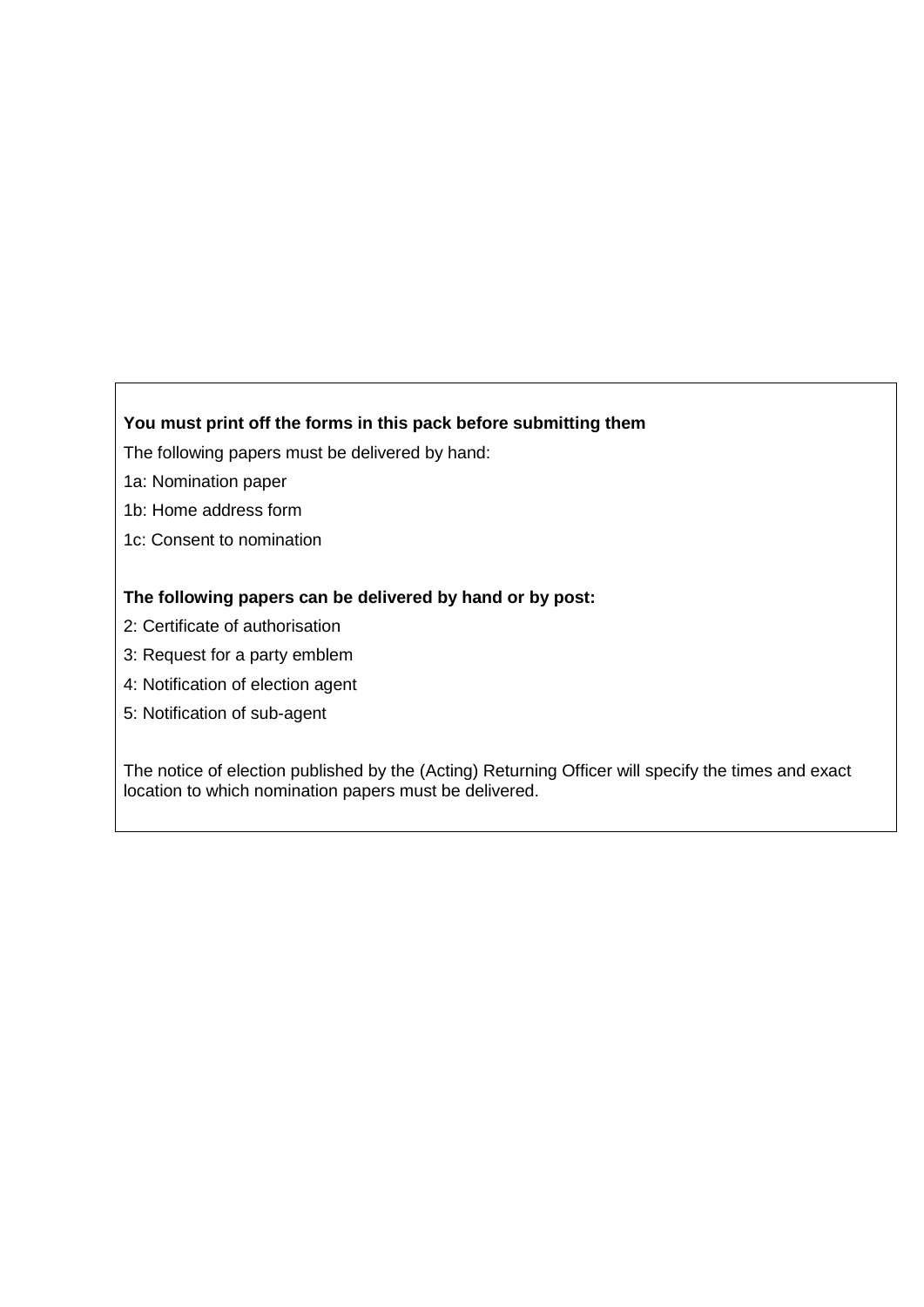This checklist is designed to assist candidates standing for election to the UK Parliament in preparing to submit their nomination, and should be read alongside the Electoral Commission's [Guidance for candidates and](http://www.electoralcommission.org.uk/i-am-a/candidate-or-agent/uk-parliamentary-general-election-great-britain)  [agents.](http://www.electoralcommission.org.uk/i-am-a/candidate-or-agent/uk-parliamentary-general-election-great-britain)

| Task                                                                                                                                                                                                                                                                                                                                                          | <b>Tick</b> |
|---------------------------------------------------------------------------------------------------------------------------------------------------------------------------------------------------------------------------------------------------------------------------------------------------------------------------------------------------------------|-------------|
| Nomination paper (all candidates)                                                                                                                                                                                                                                                                                                                             |             |
| Add your full name – surname in the first box and all other names in the second                                                                                                                                                                                                                                                                               |             |
| Optional - Use the commonly used name(s) box(es) if you are commonly known by a name other<br>than your full name and want it to be used instead of your full name                                                                                                                                                                                            |             |
| Description - Party candidates can use a party name or description shown on the Electoral<br>Commission's website and supported by a certificate of authorisation from that party; others can<br>use 'Independent' (and/or 'Annibynnol' in Wales) or leave this blank. Whatever you enter in this box<br>will appear as your description on the ballot paper. |             |
| Subscribers - all ten subscribers must sign. Use your copy of the electoral register to make sure<br>the elector number of all subscribers is accurate                                                                                                                                                                                                        |             |
| Candidate's home address form (all candidates)                                                                                                                                                                                                                                                                                                                |             |
| Add the candidate's full name and home address                                                                                                                                                                                                                                                                                                                |             |
| Optional - If you do not want to have your home address printed on the ballot papers, complete part<br>2 of the form, giving the name of the constituency that your address is in (or country if outside the<br>UK), and sign the form                                                                                                                        |             |
| Candidate's consent (all candidates)                                                                                                                                                                                                                                                                                                                          |             |
| Refer to the Commission's guidance on qualifications and disqualifications                                                                                                                                                                                                                                                                                    |             |
| Add your full date of birth                                                                                                                                                                                                                                                                                                                                   |             |
| Sign and date the document in the presence of another person                                                                                                                                                                                                                                                                                                  |             |
| Get the other person to complete and sign the witness section                                                                                                                                                                                                                                                                                                 |             |
| Certificate of authorisation (party candidates only)                                                                                                                                                                                                                                                                                                          |             |
| Ensure the certificate contains the candidate's full name                                                                                                                                                                                                                                                                                                     |             |
| Check the certificate allows the registered party name or description given on the nomination paper<br>to be used (or allows the candidate to choose the party name or any registered description)                                                                                                                                                            |             |
| Ensure the certificate is issued by the party Nominating Officer (or someone that they have<br>authorised to issue it on their behalf) and that it is the original copy signed by that person                                                                                                                                                                 |             |
| Request for party emblem (party candidates only)                                                                                                                                                                                                                                                                                                              |             |
| Write the name or description of an emblem registered by the party and published on the Electoral<br>Commission's website                                                                                                                                                                                                                                     |             |
| Ensure the request is made by the candidate                                                                                                                                                                                                                                                                                                                   |             |
| Appoint an election agent (all candidates)                                                                                                                                                                                                                                                                                                                    |             |
| Give name, address and office address of the appointed election agent                                                                                                                                                                                                                                                                                         |             |
| Ensure the appointed agent signs the form showing their acceptance                                                                                                                                                                                                                                                                                            |             |
| Deposit (all candidates)                                                                                                                                                                                                                                                                                                                                      |             |
| £500 deposit (to be submitted in legal tender, by a banker's draft or in any other way permitted by<br>the (Acting) Returning Officer)                                                                                                                                                                                                                        |             |
|                                                                                                                                                                                                                                                                                                                                                               |             |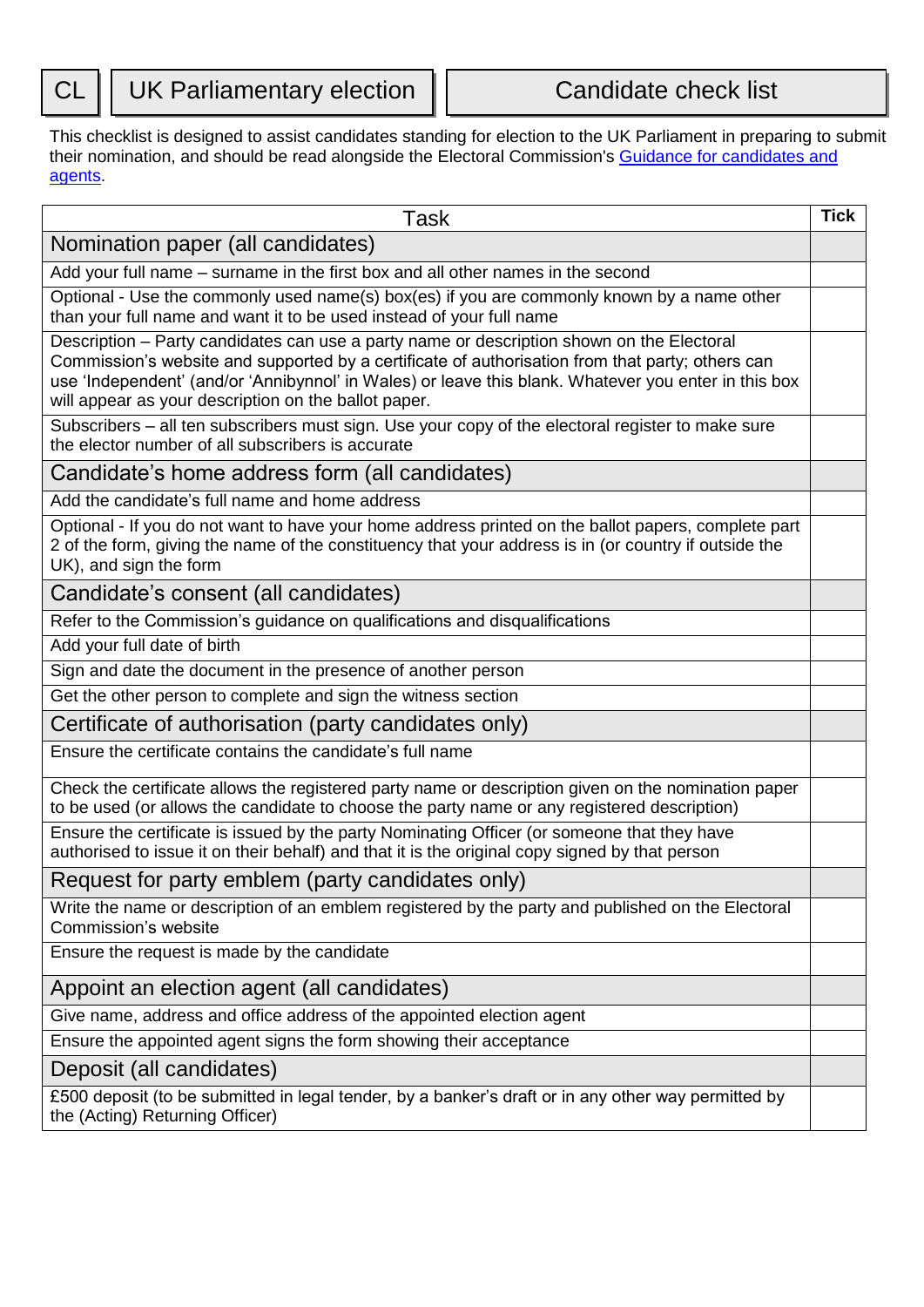|    |                                                          |                                  | 물 % ả'<br> 동 금 증    |
|----|----------------------------------------------------------|----------------------------------|---------------------|
| 1a |                                                          | <b>UK Parliamentary election</b> | Nomination paper    |
|    | Election of a<br>member to serve in<br>$D = \frac{1}{2}$ | $O = 1$                          | Date of<br>election |

Date received | Time received | Initials | Number

We, the undersigned, being electors for the said Constituency, do hereby nominate the undermentioned person as a candidate at the said election

Parliament for the Constituency

| <b>Candidate's Details</b>                  |  |
|---------------------------------------------|--|
| Candidate's surname                         |  |
| Other names in full                         |  |
| Commonly used<br>surname (if any)           |  |
| Commonly used<br>forenames (if any)         |  |
| Description (if any)<br>See note 5 overleaf |  |

| <b>Subscribers</b> |            |                                                                                                             |                              |                         |
|--------------------|------------|-------------------------------------------------------------------------------------------------------------|------------------------------|-------------------------|
|                    |            | Print name                                                                                                  |                              | <b>Electoral Number</b> |
|                    | Signatures | (optional)                                                                                                  | <b>Distinctive</b><br>letter | Number                  |
| Proposer:          |            |                                                                                                             |                              |                         |
| Seconder:          |            |                                                                                                             |                              |                         |
|                    |            | We, the undersigned, being electors for the said Constituency, do hereby assent to the foregoing nomination |                              |                         |
| $\mathbf{1}$       |            |                                                                                                             |                              |                         |
| $\overline{2}$     |            |                                                                                                             |                              |                         |
| 3                  |            |                                                                                                             |                              |                         |
| $\overline{4}$     |            |                                                                                                             |                              |                         |
| 5                  |            |                                                                                                             |                              |                         |
| $\,$ 6 $\,$        |            |                                                                                                             |                              |                         |
| $\overline{7}$     |            |                                                                                                             |                              |                         |
| 8                  |            |                                                                                                             |                              |                         |

Deliver to the **(Acting) Returning Officer** by no later than **4pm** on the last day to deliver nominations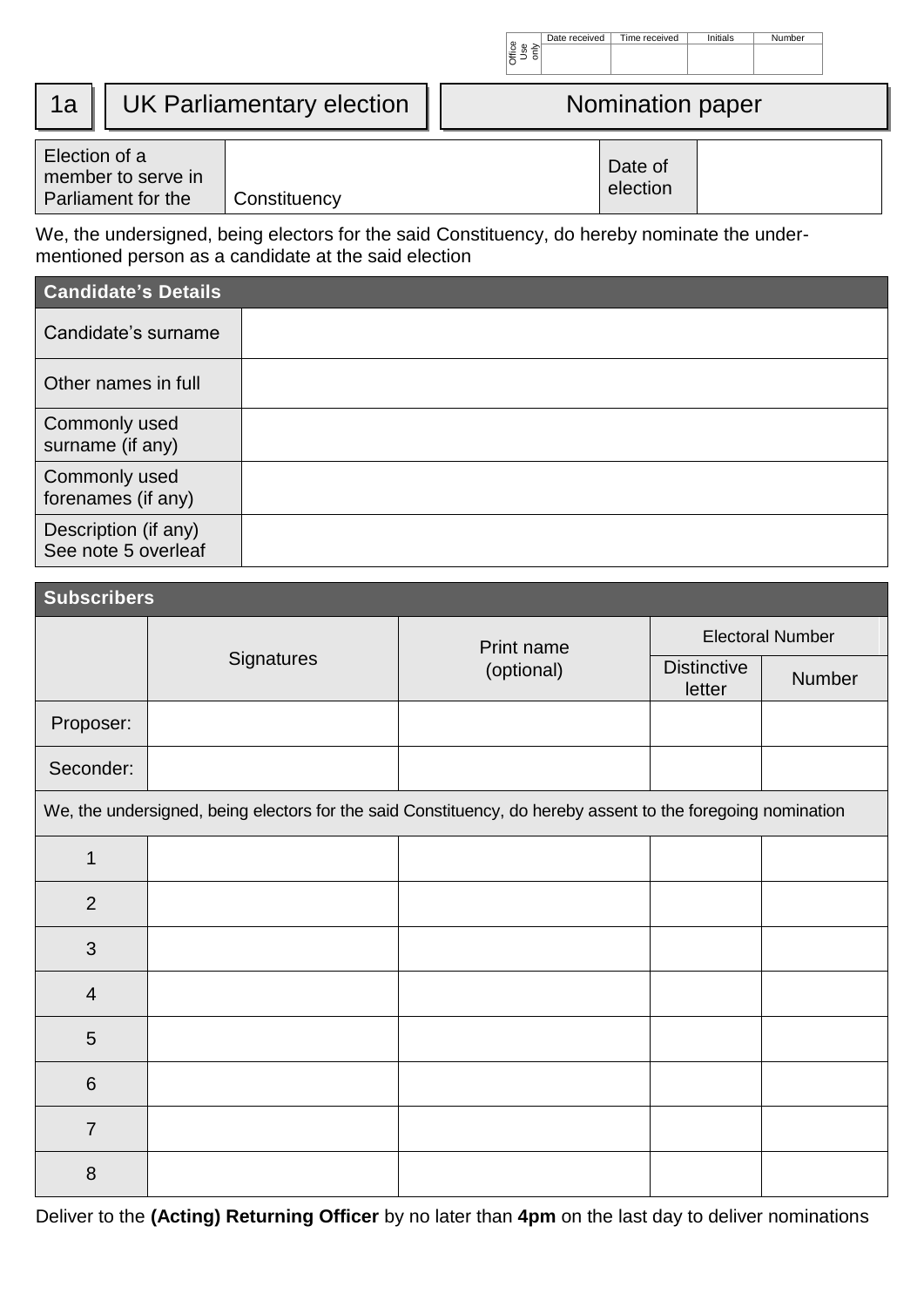## **Notes**

- 1. The attention of candidates and electors is drawn to the rules for filling up nomination papers and other provisions relating to nomination contained in the parliamentary elections rules in Schedule 1 to the Representation of the People Act 1983.
- 2. Where a candidate is commonly known by some title he may be described by his title as if it were his surname.
- 2A. Where a candidate commonly uses a name which is different from any other name he has, the commonly used name may also appear on the nomination paper, but if it does so, the commonly used name (instead of any other name) will appear on the ballot paper.
- 2B. But the ballot paper will show the other name if the Returning Officer thinks
	- (a) that the use of the commonly used name may be likely to mislead or confuse electors, or
	- (b) that the commonly used name is obscene or offensive.
- 3. An elector may not subscribe more than one nomination paper for the same election.
- 4. A person whose name is entered in the register may not subscribe a nomination paper if the entry gives as the date on which he will become of voting age a date later than the day fixed for the poll.
- 5. A candidate supported by a certificate of authorisation signed by the Nominating Officer of a political party (or someone on their behalf) may use the party name or a description allowed by that certificate and registered with the Electoral Commission. A candidate may stand on behalf of two or more different parties and use a registered joint description if supported by certificate(s) of authorisation from each of the parties. Any candidate may alternatively use the description of 'Independent' (and/or 'Annibynnol' in Wales), or leave the description box blank.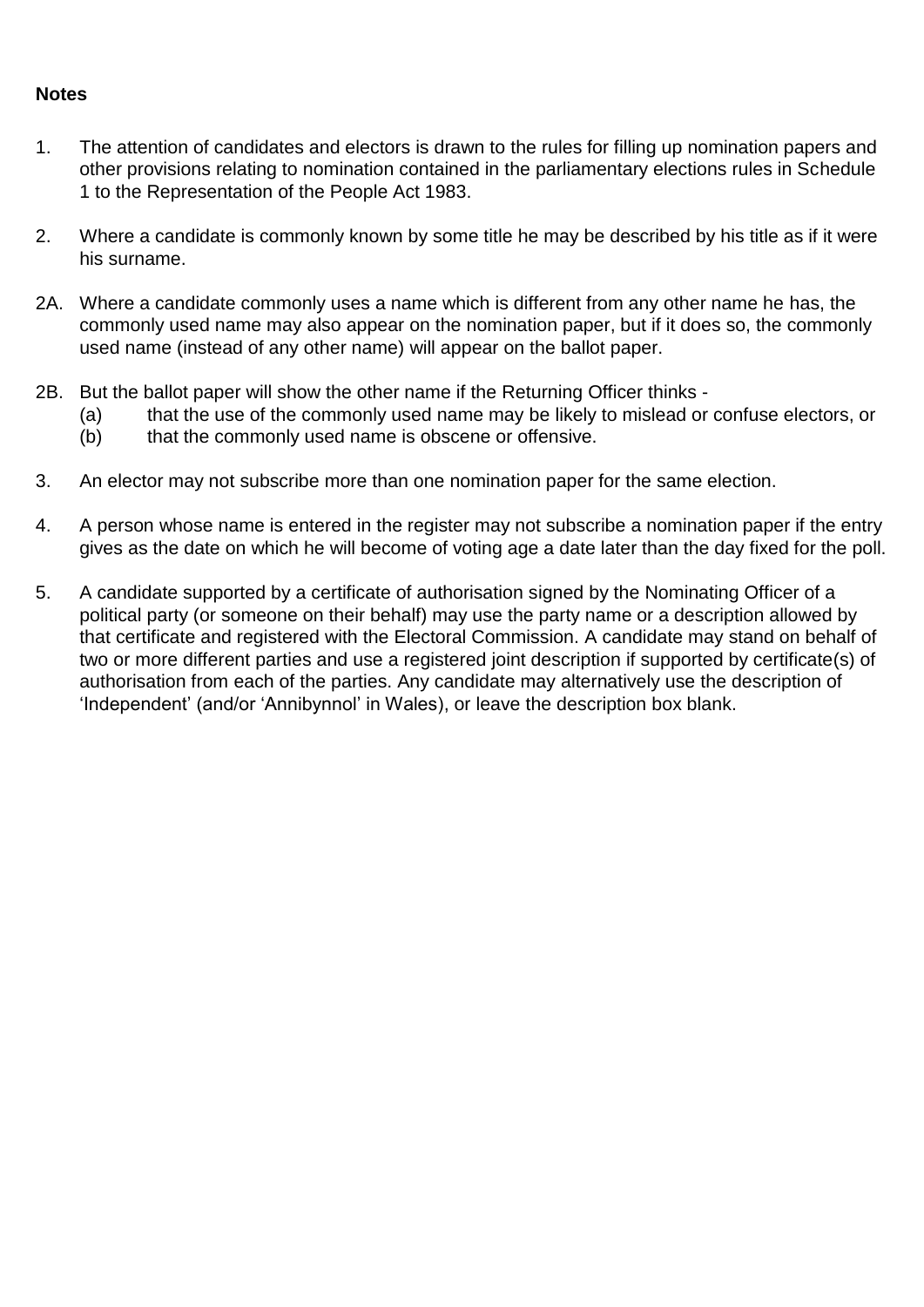| 1b   UK Parliamentary election  <br>Home address form |
|-------------------------------------------------------|
|-------------------------------------------------------|

Date received | Time received | Initials | Number

| Constituency name | Date of<br>election |  |
|-------------------|---------------------|--|
|                   |                     |  |

| Part 1: To be completed by all candidates |               |
|-------------------------------------------|---------------|
| Full name of candidate                    |               |
| Home address (in full)                    |               |
| Postcode                                  |               |
|                                           | End of Part 1 |

## **Part 2: To be completed only if you do not wish your home address to be made public**

|                                                                                                                                                                                                                          |                                                            |               | $\begin{array}{c} \left  \begin{smallmatrix} 0 \\ \text{g} \\ \text{h} \end{smallmatrix} \right  \leq \frac{1}{2} \end{array} \end{array}$ |  |  |
|--------------------------------------------------------------------------------------------------------------------------------------------------------------------------------------------------------------------------|------------------------------------------------------------|---------------|--------------------------------------------------------------------------------------------------------------------------------------------|--|--|
| 1b                                                                                                                                                                                                                       | <b>UK Parliamentary election</b>                           |               | Home address form                                                                                                                          |  |  |
| Constituency name                                                                                                                                                                                                        |                                                            |               | Date of<br>election                                                                                                                        |  |  |
| You must complete Part 1                                                                                                                                                                                                 |                                                            |               |                                                                                                                                            |  |  |
| Only complete Part 2 if you do not wish your home address to be made public                                                                                                                                              |                                                            |               |                                                                                                                                            |  |  |
| Part 1: To be completed by all candidates                                                                                                                                                                                |                                                            |               |                                                                                                                                            |  |  |
| Full name of candidate                                                                                                                                                                                                   |                                                            |               |                                                                                                                                            |  |  |
| Home address (in full)                                                                                                                                                                                                   |                                                            |               |                                                                                                                                            |  |  |
| Postcode                                                                                                                                                                                                                 |                                                            |               |                                                                                                                                            |  |  |
|                                                                                                                                                                                                                          |                                                            | End of Part 1 |                                                                                                                                            |  |  |
| If you are only completing Part 1 please now deliver this form with the nomination paper to the (Acting)<br>Returning Officer by no later than 4pm on the last day to deliver nominations                                |                                                            |               |                                                                                                                                            |  |  |
| Part 2: To be completed only if you do not wish your home address to be made public                                                                                                                                      |                                                            |               |                                                                                                                                            |  |  |
| If you request that your home address is not made public then your address will not appear on the<br>statement of persons nominated or the ballot paper                                                                  |                                                            |               |                                                                                                                                            |  |  |
| If you choose not to make your home address public, the constituency in which your home address is<br>located (or country, if outside the UK) will appear on the statement of persons nominated and the<br>ballot papers |                                                            |               |                                                                                                                                            |  |  |
|                                                                                                                                                                                                                          | Statement: I require my home address not to be made public |               |                                                                                                                                            |  |  |
| The constituency<br>which my home<br>address is located in:                                                                                                                                                              | (insert name of parliamentary constituency)                |               |                                                                                                                                            |  |  |
| Or                                                                                                                                                                                                                       |                                                            |               |                                                                                                                                            |  |  |
| My home address is<br>outside the UK. My<br>home address is<br>located in:                                                                                                                                               | (insert name of country)                                   |               |                                                                                                                                            |  |  |
| Signature of candidate completing Part 2                                                                                                                                                                                 |                                                            |               |                                                                                                                                            |  |  |
| Candidate's signature:                                                                                                                                                                                                   |                                                            |               |                                                                                                                                            |  |  |
| Date:                                                                                                                                                                                                                    |                                                            |               |                                                                                                                                            |  |  |
| Deliver to the (Acting) Returning Officer by no later than 4pm on the last day to deliver nominations                                                                                                                    |                                                            |               |                                                                                                                                            |  |  |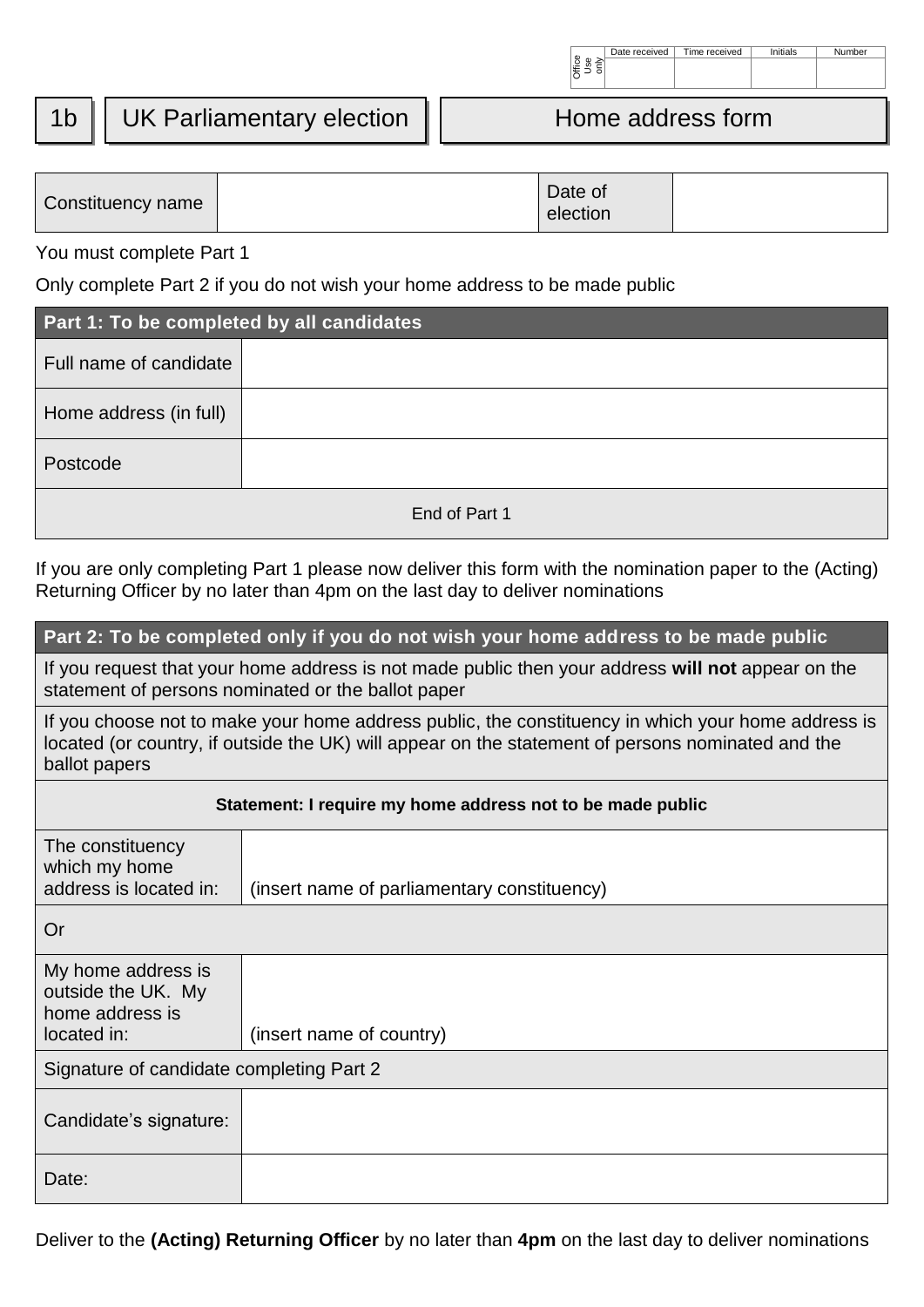| œ | Jate received | me received | als | 'mber |
|---|---------------|-------------|-----|-------|
|   |               |             |     |       |
|   |               |             |     |       |

|  | 1c   UK Parliamentary election | Consent to nomination |
|--|--------------------------------|-----------------------|
|--|--------------------------------|-----------------------|

|                                   |                               |                                                                                                                                                                                                        |                          | )<br>이 이 이<br>이 이 이   |                          |  |
|-----------------------------------|-------------------------------|--------------------------------------------------------------------------------------------------------------------------------------------------------------------------------------------------------|--------------------------|-----------------------|--------------------------|--|
| 1 <sub>C</sub>                    |                               | <b>UK Parliamentary election</b>                                                                                                                                                                       |                          | Consent to nomination |                          |  |
|                                   | Constituency name             |                                                                                                                                                                                                        |                          | Date of<br>election   |                          |  |
|                                   |                               | <b>Candidate's details and declaration</b>                                                                                                                                                             |                          |                       |                          |  |
| I:                                |                               |                                                                                                                                                                                                        |                          |                       | (candidate name in full) |  |
|                                   |                               | hereby consent to my nomination as a candidate for election as member of the UK Parliament for the                                                                                                     | constituency named above |                       |                          |  |
|                                   | the same as for this election | I declare that I am not a candidate at an election for any other constituency where the date of poll is                                                                                                |                          |                       |                          |  |
|                                   | <b>House of Commons</b>       | I declare that I am aware of the provisions of the House of Commons Disqualifications Act 1975 (as<br>amended) and to the best of my knowledge and belief I am not disqualified from membership of the |                          |                       |                          |  |
|                                   | My date of birth is:          | Day (DD)                                                                                                                                                                                               | Month (MM)               |                       | Year (YYYY)              |  |
|                                   |                               | Note: It is an offence to make a false declaration                                                                                                                                                     |                          |                       |                          |  |
|                                   | Candidate's signature:        |                                                                                                                                                                                                        |                          | Date:                 |                          |  |
|                                   | <b>Witness details</b>        |                                                                                                                                                                                                        |                          |                       |                          |  |
|                                   |                               | I confirm the candidate named above signed this declaration in my presence                                                                                                                             |                          |                       |                          |  |
| <b>Witness</b><br>(name in full): |                               |                                                                                                                                                                                                        |                          |                       |                          |  |
| of                                | (address in full):            |                                                                                                                                                                                                        |                          |                       |                          |  |
|                                   | Witness' signature:           |                                                                                                                                                                                                        |                          | Date:                 |                          |  |
|                                   |                               | Deliver to the (Acting) Returning Officer by no later than 4pm on the last day to deliver nominations                                                                                                  |                          |                       |                          |  |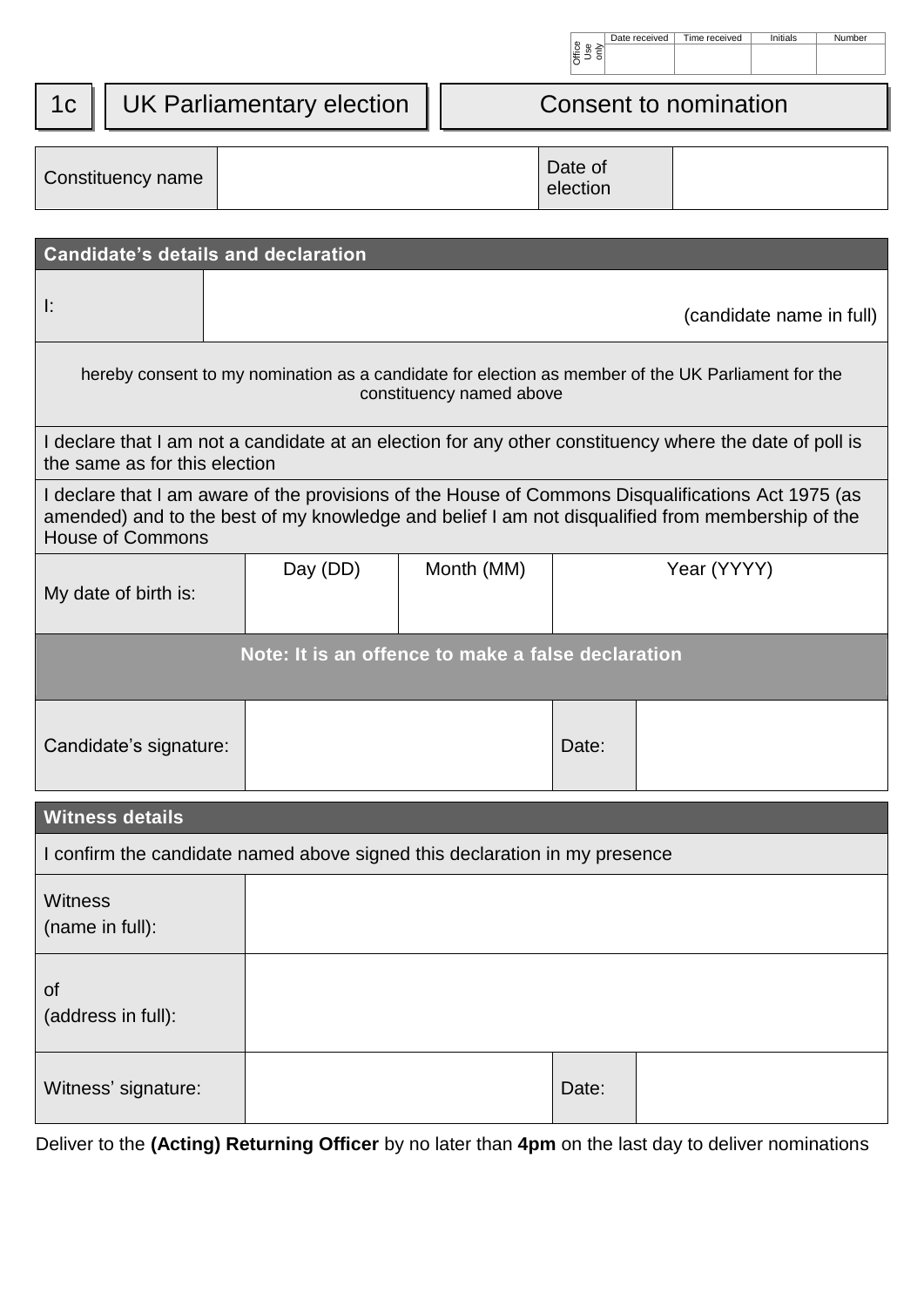# 2 | UK Parliamentary election | Certificate of authorisation

To accompany the nomination of a candidate standing on behalf of a registered political party (Note: candidates standing on behalf of two or more parties require a certificate from each party and each must allow the registered joint description to be used)

| Date of<br>Constituency name<br>election |
|------------------------------------------|
|------------------------------------------|

This certificate must be issued by the registered Nominating Officer of the party or by a person authorised to sign on their behalf.

This certificate authorises the candidate to use a specific registered description or the name of the party as registered with the Electoral Commission, or to use 'any registered description or the party name as registered with the Electoral Commission'.

This authorised party name or description can then be included by the candidate on the nomination form. It is this which will appear as their description on the ballot paper. Party names and registered descriptions are listed on the Electoral Commission's website (www.electoralcommission.org.uk).

|                                                                                                                                          |                                                    | Details of candidate to be authorised and the allowed description/party name |  |  |  |  |
|------------------------------------------------------------------------------------------------------------------------------------------|----------------------------------------------------|------------------------------------------------------------------------------|--|--|--|--|
| The candidate<br>(name in full):                                                                                                         |                                                    |                                                                              |  |  |  |  |
| Name of political party:                                                                                                                 |                                                    | Political party registered with the Electoral Commission                     |  |  |  |  |
| I hereby certify that the<br>candidate may include the<br>following registered<br>description or party name<br>in their nomination form: |                                                    |                                                                              |  |  |  |  |
|                                                                                                                                          | Note: It is an offence to make a false declaration |                                                                              |  |  |  |  |
| Signature of party's registered Nominating<br>Officer (or person authorised by the<br>registered Nominating Officer):                    |                                                    |                                                                              |  |  |  |  |
| Name of person signing this form:                                                                                                        |                                                    |                                                                              |  |  |  |  |
| Date:                                                                                                                                    |                                                    |                                                                              |  |  |  |  |

This form must be delivered to the (Acting) Returning Officer by no later than **4pm** on the last day to deliver nominations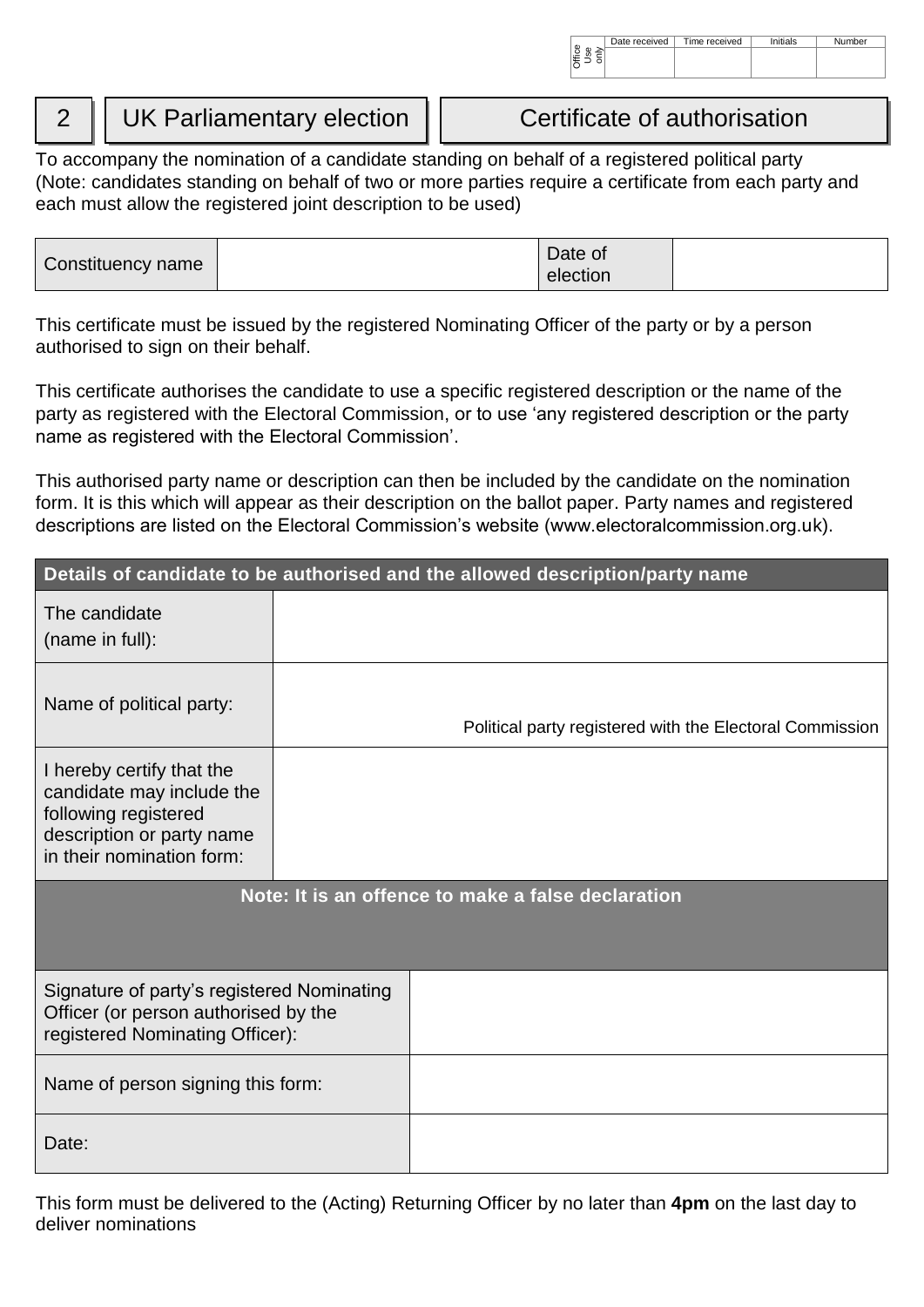Date received | Time received | Initials | Number

## **This form must be signed by the candidate**

|                                                                                                                                                                                                                                                                                                        |                                                                                                                                                                         |  |  | ) 일<br>이 이 이 이 있다.<br>이 이 이 이 있다.                                                               |  |  |  |
|--------------------------------------------------------------------------------------------------------------------------------------------------------------------------------------------------------------------------------------------------------------------------------------------------------|-------------------------------------------------------------------------------------------------------------------------------------------------------------------------|--|--|-------------------------------------------------------------------------------------------------|--|--|--|
| 3                                                                                                                                                                                                                                                                                                      | <b>UK Parliamentary election</b>                                                                                                                                        |  |  | Request for a party emblem                                                                      |  |  |  |
| This form is for a candidate of a political party who is subject to a certificate of authorisation and who<br>wishes to have a party emblem printed on the ballot paper next to their name<br>This form must be signed by the candidate                                                                |                                                                                                                                                                         |  |  |                                                                                                 |  |  |  |
|                                                                                                                                                                                                                                                                                                        | Candidate's request for use of an emblem                                                                                                                                |  |  |                                                                                                 |  |  |  |
|                                                                                                                                                                                                                                                                                                        | Constituency name:                                                                                                                                                      |  |  | Date of election:                                                                               |  |  |  |
|                                                                                                                                                                                                                                                                                                        | Candidate name in full:                                                                                                                                                 |  |  |                                                                                                 |  |  |  |
|                                                                                                                                                                                                                                                                                                        |                                                                                                                                                                         |  |  | I request that the ballot paper shall contain, against my name, the following registered emblem |  |  |  |
|                                                                                                                                                                                                                                                                                                        |                                                                                                                                                                         |  |  | (please identify which emblem if the party has registered more than one)                        |  |  |  |
|                                                                                                                                                                                                                                                                                                        | Emblem to be used<br>(Please use name or<br>description as on Electoral<br>Commission's website):                                                                       |  |  |                                                                                                 |  |  |  |
|                                                                                                                                                                                                                                                                                                        | Candidate's signature:                                                                                                                                                  |  |  |                                                                                                 |  |  |  |
| Date:                                                                                                                                                                                                                                                                                                  |                                                                                                                                                                         |  |  |                                                                                                 |  |  |  |
| This form is only effective if delivered for a candidate standing on behalf of a political party to the<br>(Acting) Returning Officer by no later than 4pm on the last day to deliver nominations.<br>Candidates standing on behalf of more than one political party and using a joint description may |                                                                                                                                                                         |  |  |                                                                                                 |  |  |  |
|                                                                                                                                                                                                                                                                                                        | choose one emblem from one of the parties that you are standing for. Please indicate the name of the<br>party and the emblem name in the 'Emblem to be used' box above. |  |  |                                                                                                 |  |  |  |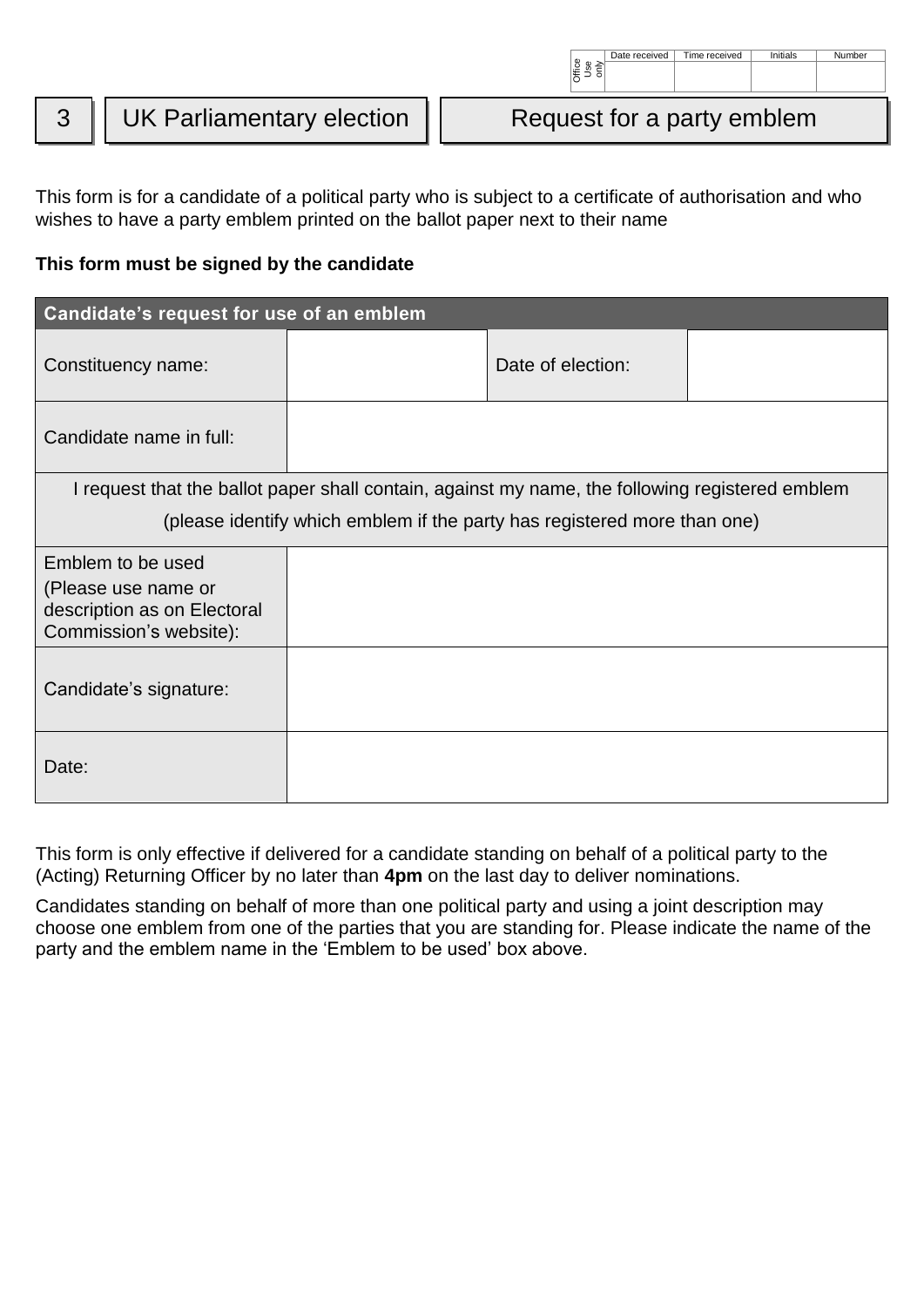|     | Date received | Time received | hitials | Number |
|-----|---------------|---------------|---------|--------|
| ice |               |               |         |        |
|     |               |               |         |        |

|                                                                                                                                                                                                                                                        |  | <sub>음료 등</sub>  <br> 통금                                              |                                |  |
|--------------------------------------------------------------------------------------------------------------------------------------------------------------------------------------------------------------------------------------------------------|--|-----------------------------------------------------------------------|--------------------------------|--|
| UK Parliamentary election<br>4                                                                                                                                                                                                                         |  |                                                                       | Notification of election agent |  |
| Constituency name                                                                                                                                                                                                                                      |  | Date of<br>election                                                   |                                |  |
| Candidate's notification of their election agent                                                                                                                                                                                                       |  |                                                                       |                                |  |
| I, (Candidate name in full):                                                                                                                                                                                                                           |  |                                                                       |                                |  |
|                                                                                                                                                                                                                                                        |  | Hereby declare that the name and home address of my election agent is |                                |  |
| Agent's name:                                                                                                                                                                                                                                          |  |                                                                       |                                |  |
| Agent's address (in full):                                                                                                                                                                                                                             |  |                                                                       |                                |  |
| The office address of my election agent to which all claims, notices, legal process and other<br>documents may be sent is:                                                                                                                             |  |                                                                       |                                |  |
| Agent's office address<br>in full:                                                                                                                                                                                                                     |  |                                                                       |                                |  |
| Candidate's signature (or of<br>person on behalf of<br>candidate):                                                                                                                                                                                     |  |                                                                       |                                |  |
| Date:                                                                                                                                                                                                                                                  |  |                                                                       |                                |  |
|                                                                                                                                                                                                                                                        |  | Confirmation of acceptance by election agent                          |                                |  |
| I [agent named above] confirm my acceptance as the election agent for the above named candidate.<br>I understand that I must carry out my duties according to law. I understand there are penalties if I fail<br>to fulfil my duties according to law. |  |                                                                       |                                |  |
| Agent's signature                                                                                                                                                                                                                                      |  |                                                                       |                                |  |
| Date                                                                                                                                                                                                                                                   |  |                                                                       |                                |  |
| Agent's other details in case of query (optional - will not be published)                                                                                                                                                                              |  |                                                                       |                                |  |
| Home telephone:                                                                                                                                                                                                                                        |  |                                                                       |                                |  |
| Work telephone:                                                                                                                                                                                                                                        |  |                                                                       |                                |  |

Return to the **(Acting) Returning Officer** by no later than **4pm** on the last day to deliver nominations

Mobile telephone:

Email address: